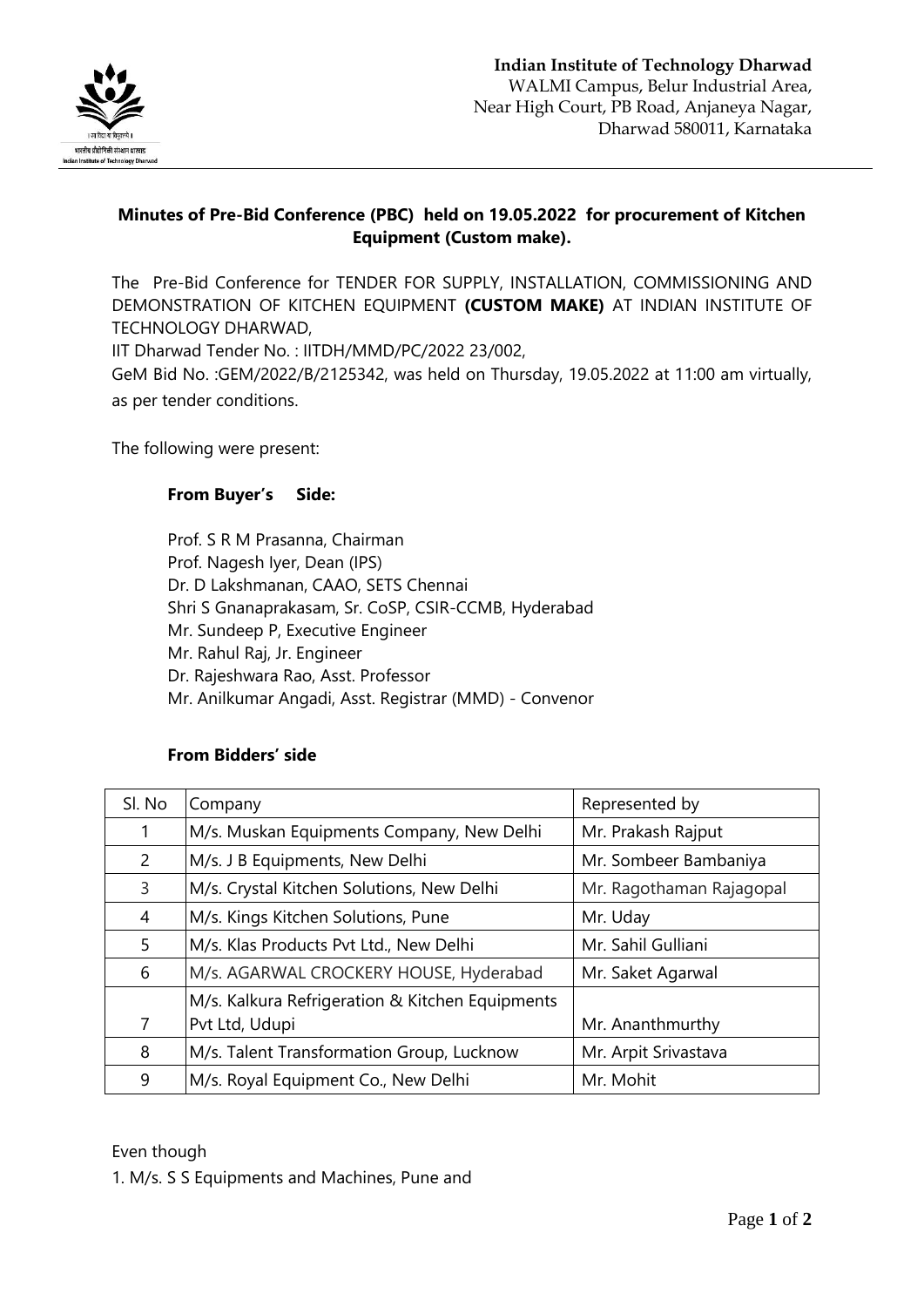

2 M/s. Brothers Equipment and Engineering Private Ltd, Bhubaneswar, registered for attending the Pre Bid Conference, they did not attend the Pre-Bid Conference.

The Pre-Bid Conference started after brief welcome address by Convenor. As per tender conditions, the bidders should have sent mail on or before 13.05.2022 to seek clarifications during the Pre-Bid Conference. But IIT Dharwad did not receive any such mail. However, during the Pre Bid Conference, the clarifications sought by bidders present were replied/responded by IIT Dharwad. Bidders present were also informed that IIT Dharwad will not entertain any request seeking clarifications beyond this Pre-Bid Conference and hence they were advised to seek clarification, if any during the Pre-Bid Conference itself. Bidders present were requested to make note of all clarifications given during the Pre-Bid Conference.

The clarifications sought by bidders and response given by IIT-DHARWAD are given in the annexure enclosed, which will be hosted in GeM portal and in IIT Dharwad's website.

Chairman sought active participation from all bidders present.

The Pre-Bid Conference ended with thanks to the Chair.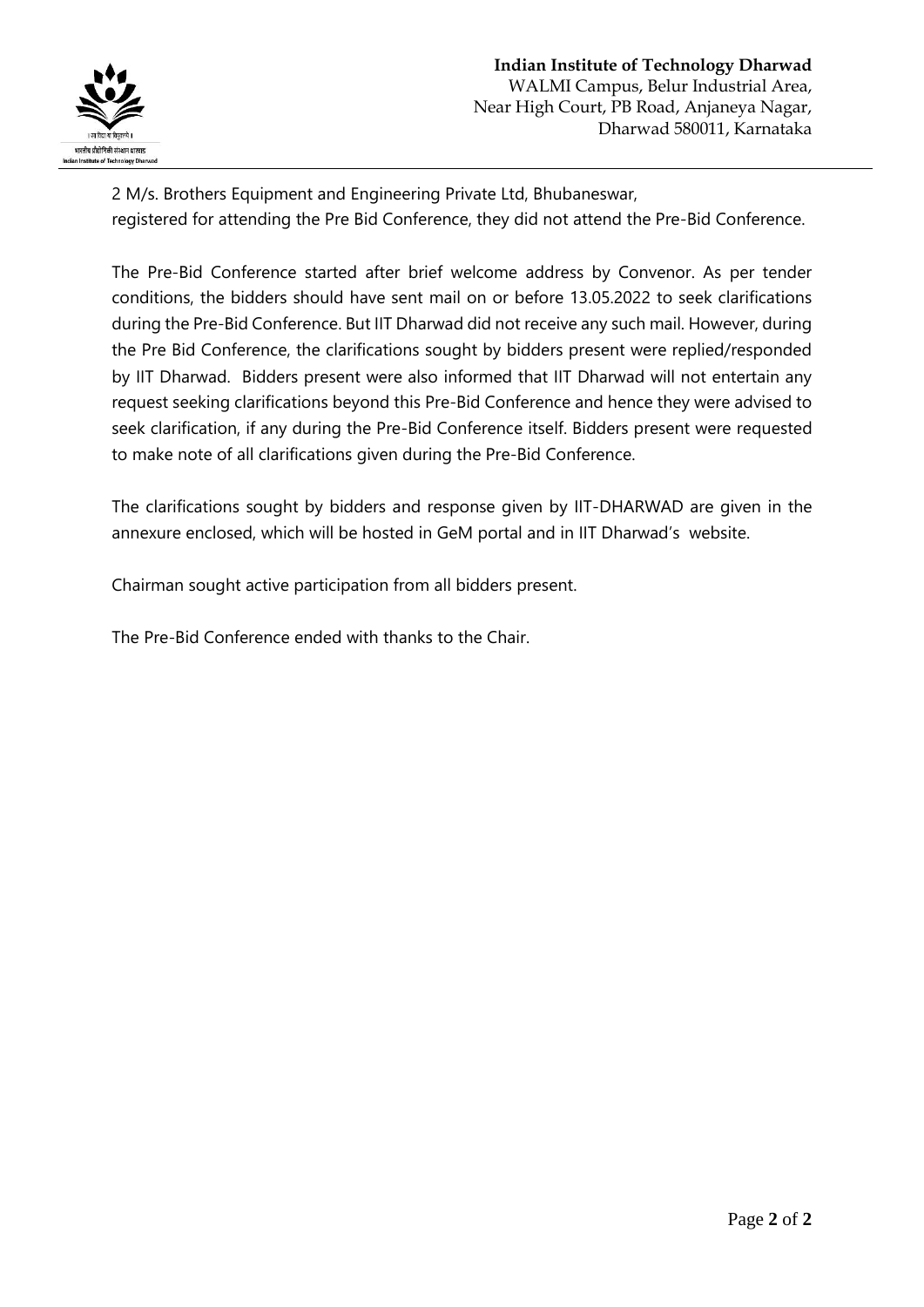|                | Prebid Queries - Kitchen Equipment Procurement - Custom - 19th May 2022 |          |                                                                                                                                                                                                                                                                                                                                                                                                                                                                                                                                                                                                                                                                                                                                                                                                                                                                                                                                                                                                                                                                                                                                                                                                                                                                                                                                                                                                                                                                                                                                                                                                                                                                                                                                                                                    |                                                                                               |                                          |  |
|----------------|-------------------------------------------------------------------------|----------|------------------------------------------------------------------------------------------------------------------------------------------------------------------------------------------------------------------------------------------------------------------------------------------------------------------------------------------------------------------------------------------------------------------------------------------------------------------------------------------------------------------------------------------------------------------------------------------------------------------------------------------------------------------------------------------------------------------------------------------------------------------------------------------------------------------------------------------------------------------------------------------------------------------------------------------------------------------------------------------------------------------------------------------------------------------------------------------------------------------------------------------------------------------------------------------------------------------------------------------------------------------------------------------------------------------------------------------------------------------------------------------------------------------------------------------------------------------------------------------------------------------------------------------------------------------------------------------------------------------------------------------------------------------------------------------------------------------------------------------------------------------------------------|-----------------------------------------------------------------------------------------------|------------------------------------------|--|
| S No.          | Page No.                                                                | Item No. | As per Bid                                                                                                                                                                                                                                                                                                                                                                                                                                                                                                                                                                                                                                                                                                                                                                                                                                                                                                                                                                                                                                                                                                                                                                                                                                                                                                                                                                                                                                                                                                                                                                                                                                                                                                                                                                         | <b>Clarification Sought</b>                                                                   | Response by IIT Dharwad                  |  |
|                |                                                                         |          |                                                                                                                                                                                                                                                                                                                                                                                                                                                                                                                                                                                                                                                                                                                                                                                                                                                                                                                                                                                                                                                                                                                                                                                                                                                                                                                                                                                                                                                                                                                                                                                                                                                                                                                                                                                    |                                                                                               |                                          |  |
| $\mathbf{1}$   | 20                                                                      | 27       | Supply Installation Commissioning and Demonstration of BULK FRYER With Dual Option of Gas<br>Cum Electric Based, Overall Size: 750X750X750+250mm ht.<br>TOP: Sunk in to be Fabricated from 16SWG Stainless Steel AISI 304 Grade Sheet, Two sides &<br>Front to be turned down 38 mm and in 12 mm, Frying Bowl Fabricated in 8 mm thick Mild Steel<br>Plate of 600mm dia x 150mm deep with a border of 75mm in 14SWG Stainless Steel AISI 304<br>Grade Sheet with lifting Handles, Embedded in top stainless steel front control panel with 18<br>SWG<br>SIDE SKIRTING: in 18SWG Stainless Steel AISI 304 Grade Sheet. UPRIGHTS in 38 mm dia. X<br>16SWG thick Stainless Steel AISI 304 grade pipe fitted with White Nylon Bullet Leg with 25mm<br>ht. adjustment and bracing all-round with 25 mm dia 16SWG thick Stainless Steel AISI 304 grade<br>pipe welded to uprights at 150 mm from FFL.<br>INTERNAL FRAMEWORK in 35X35X3mm Angle, 25x3 mm thick Flat in Stainless Steel AISI 202<br>Grade. BURNERS & FITTINGS: One no. T -50 burner provided with Individual Pilot Burner,<br>Needle Control Valve (3/8 BSPTM X 3/8 Cu), Copper Pigtail (Suitable Length) internal gas<br>pipeline of 12 mm dia. NB with ERW mild steel pipe 'C' Class of approved make (Thermostat<br>for accurate temperature setting * Residue plate for filtering out the dregs tank as required<br>Dimension overall. With required heating elements.<br>WELDING: should be done by Argon Arc /Tig welding only. No Electrical Arc Welding should be<br>used. All the welded edges, surfaces should be properly & smoothly ground & finished to<br>remove any burr or sharp edges.<br>FINISH: All plain & pipe surfaces should be finished brush uniformly to give an aesthetically<br>pleasant look. | Clarification on whether the heating coil have to be provided inside<br>or outside the vessel | Proceed as per the specifcation provided |  |
| $\overline{2}$ | 20                                                                      | 28       | Supply Installation Commissioning and Demonstration of BULK FRYER With Dual Option of Gas<br>Cum Electric Based, Overall Size: 750X750X750+250mm ht.<br>TOP: Sunk in to be Fabricated from 16SWG Stainless Steel AISI 304 Grade Sheet, Two sides &<br>Front to be turned down 38 mm and in 12 mm, Frying Bowl Fabricated in 8 mm thick Mild Steel<br>Plate of 600mm dia x 150mm deep with a border of 75mm in 14SWG Stainless Steel AISI 304<br>Grade Sheet with lifting Handles, Embedded in top stainless steel front control panel with 18<br>SWG<br>SIDE SKIRTING: in 18SWG Stainless Steel AISI 304 Grade Sheet. UPRIGHTS in 38 mm dia. X<br>16SWG thick Stainless Steel AISI 304 grade pipe fitted with White Nylon Bullet Leg with 25mm<br>ht. adjustment and bracing all-round with 25 mm dia 16SWG thick Stainless Steel AISI 304 grade<br>pipe welded to uprights at 150 mm from FFL.<br>INTERNAL FRAMEWORK in 35X35X3mm Angle, 25x3 mm thick Flat in Stainless Steel AISI 202<br>Grade. BURNERS & FITTINGS: One no. T -50 burner provided with Individual Pilot Burner,<br>Needle Control Valve (3/8 BSPTM X 3/8 Cu), Copper Pigtail (Suitable Length) internal gas<br>pipeline of 12 mm dia. NB with ERW mild steel pipe 'C' Class of approved make (Thermostat<br>for accurate temperature setting * Residue plate for filtering out the dregs tank as required<br>Dimension overall. With required heating elements.<br>WELDING: should be done by Argon Arc /Tig welding only. No Electrical Arc Welding should be<br>used. All the welded edges, surfaces should be properly & smoothly ground & finished to<br>emove any burr or sharp edges.<br>FINISH: All plain & pipe surfaces should be finished brush uniformly to give an aesthetically<br>pleasant look.  | Clarification on whether the heating coil have to be provided inside<br>or outside the vessel | Proceed as per the specifcation provided |  |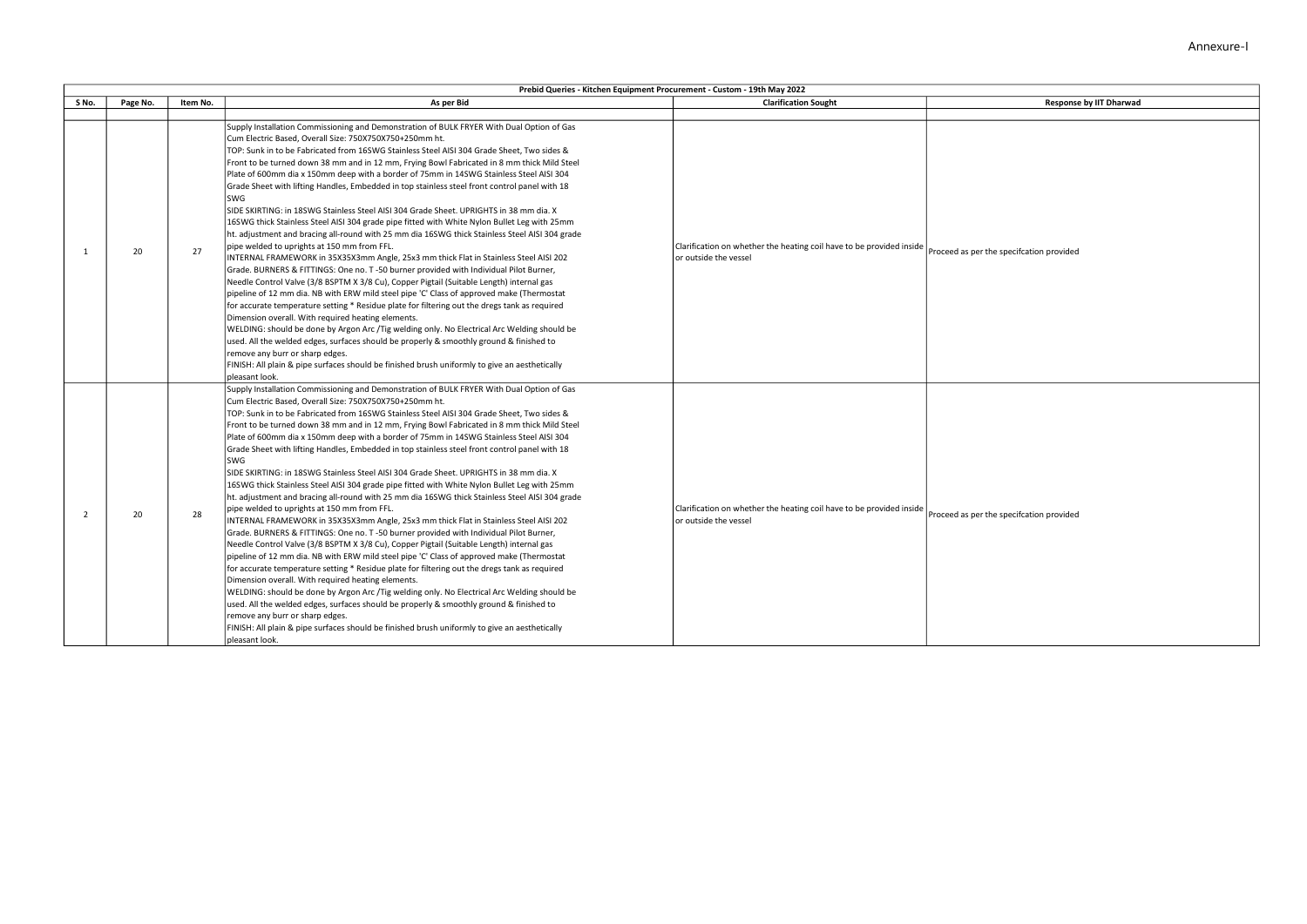| $\overline{\mathbf{3}}$ | 23       | 35       | Supply Installation Commissioning and Demonstration of IDLY STEAMER, 300 IDLIS capacity All three boxes of 80 idlies<br>each in 1x3 configuration Fabricated from 18SWG Stainless Steel AISI 304 Grade Sheet, Each Box shall hold 4 no of<br>Trays with 20 pockets of 90mm dia x 7mm deep for idlies made from 19SWG Stainless Steel AISI 304 Grade Sheet,<br>Backed with drip trays made from 21SWG Stainless Steel AISI 304 Grade Sheet,. The inner and outer walls of the unit on<br>all sides shall be filled with 75 mm thick non-sagging mineral glass wool. The door shutters of all three boxes shall be<br>provided with 16 SWG double wall stainless steel sheet with 40 mm thick mineral glass wool in- between. The doors<br>shall be provided with hard rubber beading alround ,tightly closing handles in stainless steel with a PVC knob at the end<br>of the handle rod and a separate knob/ handle at the centre of the shutter. UPRIGHTS: The boxes shall be integrally built 300 IDLIS capacity All three boxes of 80 idlies each in 1x3<br>one upon another and mounted on a stand .The uprights of the stand shall be in 38 mm dia.X 16SWG thick Stainless<br>Steel AISI 304 grade pipe fitted with White Nylon Bullet Leg with 25mm ht. adjustment. The unit shall rest on the frame<br>work of stand with 50x50x5 mm stainless steel angle of 202 grade. A drain channel of size 65x65 mm made with 18 swg<br>stainless steel AISI 304 grade shall be provided at the bottom of the unit to collect the seepage water from boxes. A 12<br>mm dia stainless steel spout shall be welded at one end of the drain Will have built in water tank. The heating will be<br>done by V-burner. INTERNAL FRAMEWORK in 35X35X3mm thick Stainless Steel AISI 202 Grade Angle below the Top.<br>WELDING: should be done by Argon Arc /Tig welding only. No Electrical Arc Welding should be used. All the welded<br>edges, surfaces should be properly & smoothly ground & finished to remove any burr or sharp edges. FINISH: All plain &<br>pipe surfaces should be finished brush uniformly to give an aesthetically pleasent look | configuration Fabricated from 18SWG Stainless Steel AISI 304<br>Grade Sheet, Each Box shall hold 4 no of Trays with 20 pockets                                                            | 300 IDLIS capacity All three boxes of 100 idlies each in 1x3 configuration Fabricated from<br>18SWG Stainless Steel AISI 304 Grade Sheet, Each Box shall hold 4 no of Trays with 25<br><b>nockets</b>                                                                                |
|-------------------------|----------|----------|--------------------------------------------------------------------------------------------------------------------------------------------------------------------------------------------------------------------------------------------------------------------------------------------------------------------------------------------------------------------------------------------------------------------------------------------------------------------------------------------------------------------------------------------------------------------------------------------------------------------------------------------------------------------------------------------------------------------------------------------------------------------------------------------------------------------------------------------------------------------------------------------------------------------------------------------------------------------------------------------------------------------------------------------------------------------------------------------------------------------------------------------------------------------------------------------------------------------------------------------------------------------------------------------------------------------------------------------------------------------------------------------------------------------------------------------------------------------------------------------------------------------------------------------------------------------------------------------------------------------------------------------------------------------------------------------------------------------------------------------------------------------------------------------------------------------------------------------------------------------------------------------------------------------------------------------------------------------------------------------------------------------------------------------------------------------------------------------------------------------------------------------------|-------------------------------------------------------------------------------------------------------------------------------------------------------------------------------------------|--------------------------------------------------------------------------------------------------------------------------------------------------------------------------------------------------------------------------------------------------------------------------------------|
| $\mathbf{A}$            | 26       | 44 & 45  | Supply Installation Commissioning and Demonstration of SS BAKERY DISPLAY<br>18SWG exterior and 22SWG interior with 2 No of SS304 shelves<br>Lift up tempered front glass with shower hinge, rear removable sliding door, aluminium light<br>canopy with polycarbonate diffuser, LED light, changeable front and side panel, Operating<br>temperature of 2-8 degree Celsius, Forced Draft Technology - Cooling Coil with fans for proper<br>in and out air circulation<br>SS BAKERY DISPLAY TYPE A, Overall size = 1200 X 900 X 1200mm                                                                                                                                                                                                                                                                                                                                                                                                                                                                                                                                                                                                                                                                                                                                                                                                                                                                                                                                                                                                                                                                                                                                                                                                                                                                                                                                                                                                                                                                                                                                                                                                            | Lift up tempered front glass with shower hinge, rear removable<br>sliding door, aluminium light canopy with polycarbonate diffuser,<br>LED light, changeable front and side panel         | Lift up tempered front glass with shower hinge, rear fixed sliding door, aluminium light<br>canopy with polycarbonate diffuser, LED light, fixed front and side panel                                                                                                                |
| 5                       | 27       | 47, 48   | Supply Installation Commissioning and Demonstration of THALLI STAND Unit to entire frame work to be made of<br>38*38mm*16g square pipe frame work fitted with 10mm dia road at clear distance of 50mm Unit to have provision of THALLI STAND Unit to entire frame work to be made of<br>shelves to hold plate size - 40x30cm and water drain point at the bottom rack Thalli stand will be placed against the wall<br>along the longer side Unit to have legs of 38*38mm*16g and should have 150mm metal revolving castors 4 nos. of<br>which two are lockable WELDING: should be done by Argon Arc /Tig welding only. No Electrical Arc Welding should be<br>used. All the welded edges, surfaces should be properly & smoothly ground & finished to remove any burr or sharp<br>edges. FINISH: All plain & pipe surfaces should be finished brush uniformly to give an aesthetically pleasent look                                                                                                                                                                                                                                                                                                                                                                                                                                                                                                                                                                                                                                                                                                                                                                                                                                                                                                                                                                                                                                                                                                                                                                                                                                             | 38*38mm*16g square pipe frame work fitted with 10mm dia road<br>at clear distance of 50mm                                                                                                 | THALLI STAND Unit to entire frame work to be made SS304 of 38*38mm*16g square<br>pipe frame work fitted with 10mm dia road at clear distance of 32mm                                                                                                                                 |
| 6<br>$\overline{7}$     | 29<br>30 | 59<br>62 | Supply Installation Commissioning and Demonstration of THALLI TROLLEY<br>Unit to entire frame work to be made of 38*38mm*16g square pipe frame work fitted with<br>10mm dia road at clear distance of 50mm<br>Unit to have provision of shelves to hold 100 steel thalli(plate)at one time<br>Unit to have 18g SS 304 one under shelf at +150mm ht<br>Unit to have legs of 38*38mm*16g and should have 150mm metal revolving castors 4 nos. of<br>which two are lockable<br>Transit Facility with Connected cylinders (5 cylinder per manifold) (Type B)                                                                                                                                                                                                                                                                                                                                                                                                                                                                                                                                                                                                                                                                                                                                                                                                                                                                                                                                                                                                                                                                                                                                                                                                                                                                                                                                                                                                                                                                                                                                                                                         | Unit to entire frame work to be made of 38*38mm*16g square<br>pipe frame work fitted with<br>10mm dia road at clear distance of 50mm<br>Number of manifold to be provided to be specified | Unit to entire frame work to be made SS304 of 38*38mm*16g square pipe frame work<br>fitted with<br>10mm dia road at clear distance of 32mm<br>Single manifold System to be provided                                                                                                  |
|                         |          |          |                                                                                                                                                                                                                                                                                                                                                                                                                                                                                                                                                                                                                                                                                                                                                                                                                                                                                                                                                                                                                                                                                                                                                                                                                                                                                                                                                                                                                                                                                                                                                                                                                                                                                                                                                                                                                                                                                                                                                                                                                                                                                                                                                  |                                                                                                                                                                                           |                                                                                                                                                                                                                                                                                      |
| 8<br>$\mathbf{q}$       | 30<br>30 | 63<br>64 | Dormitory for Connected Cylinders (3 cylinder per manifold) (Type C)<br>Design, supply, installation and commissioning of GAS LEAKAGE DETECTION SYSTEM for kitchen<br>and gas bank<br>Flameproof sensing modules with digital display showing % of leak, controller with graphic LCD<br>display, 3 level alarm thresholds and all sensors addressable expandable upto 60 sensors, output<br>for automatic shutoff, BMS connectivity. No of sensors is to be determined by the size of the<br>kitchen and gas bank and as approved by Engineer-in-Charge.(4 Kitchens of diffrent sizes &<br>capacities Refer Drawings attached for details).                                                                                                                                                                                                                                                                                                                                                                                                                                                                                                                                                                                                                                                                                                                                                                                                                                                                                                                                                                                                                                                                                                                                                                                                                                                                                                                                                                                                                                                                                                      | Number of manifold to be provided to be specified<br>Preferred Make for Gas Detection System needs to be specified                                                                        | Single manifold System to be provided<br>Gas Detection System including sensors shall have the approval from the PSU Oil<br>company i.e. IOCL/HPCL/BPCL and concerned authorities.                                                                                                   |
| 10                      | 30       | 65       | Design, supply, installation commissioning and demonstration of COMMERCIAL EXHAUST<br>HOOD SYSTEM<br>SS exhaust hood with baffle filters of made of 20swg SS304 with SS bolts and nuts. The hood shall have thick SS304<br>baffle type filters with handle. There shall be 14swg SS202 brackets to hang the hood from the ceiling. Fire suppression<br>system, of make- ceasefire, ansul or amrex, shall be provided in hood. Provision to clean the carbon soot accumulated.<br>For illumination, there shall be 4 nos of 2x40-220v-1ph LEDs fitted in each hood. Fan and Necessary Ventilation Ducting<br>System shall be Done by Ventilation Vendor(Client side), Only the Hood System needs to be supplied and installed.                                                                                                                                                                                                                                                                                                                                                                                                                                                                                                                                                                                                                                                                                                                                                                                                                                                                                                                                                                                                                                                                                                                                                                                                                                                                                                                                                                                                                    | Clarification to be provided regarding the size of the Exhaust Hood                                                                                                                       | Exhaust hood will be a combination of wall mounted and ceiling mounted. Design of the<br>size of the hood have to be planned as per the drawing layout provided, taking into the<br>consideration of location, type of equipment for which it caters and other design<br>parameters. |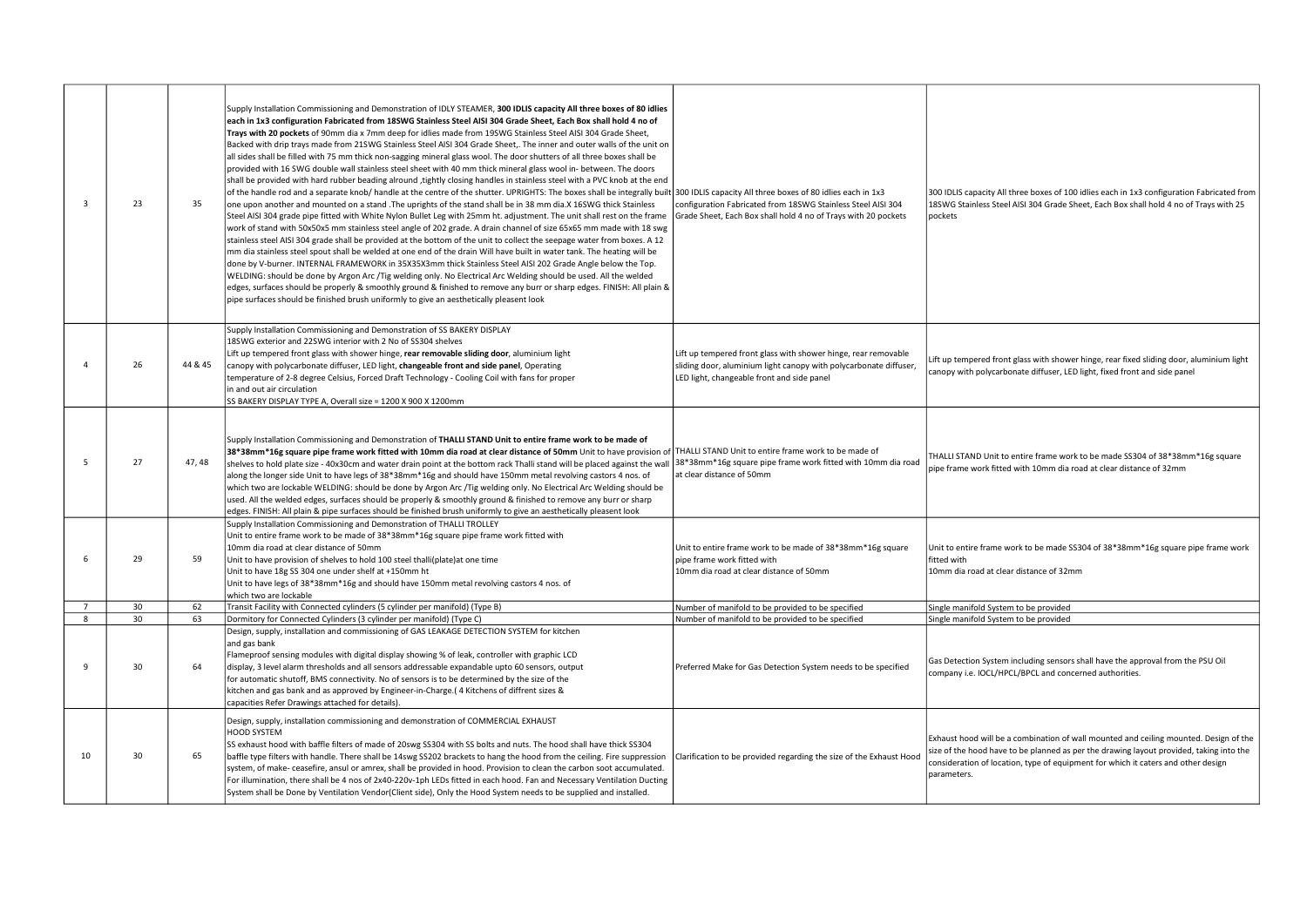| 11 | 31 | 66                    | Planning, design, Supply and Construction of GALVALUME SHEET Covered Shed for the Installation of Composter and<br>Gas Bank at Mess Block Service shed for the Gas Bank, Rapid Composting Machine & Toilet. For complete SCOPE OF<br>WORK please refer to ATC (refer below)                                                                                                                                                                                                                                                                                                                                                                                                                                                                                                                                                                                                                                                                                                                                                                                                                                                                                                                                                                                                                                                                                                                                                                                                                                                                                                                                                                                                                                                                                                                                                                                                                                                                                                                                                                               | Clarification on the size of gas bank and composter | Refer to the drawings attached                          |
|----|----|-----------------------|-----------------------------------------------------------------------------------------------------------------------------------------------------------------------------------------------------------------------------------------------------------------------------------------------------------------------------------------------------------------------------------------------------------------------------------------------------------------------------------------------------------------------------------------------------------------------------------------------------------------------------------------------------------------------------------------------------------------------------------------------------------------------------------------------------------------------------------------------------------------------------------------------------------------------------------------------------------------------------------------------------------------------------------------------------------------------------------------------------------------------------------------------------------------------------------------------------------------------------------------------------------------------------------------------------------------------------------------------------------------------------------------------------------------------------------------------------------------------------------------------------------------------------------------------------------------------------------------------------------------------------------------------------------------------------------------------------------------------------------------------------------------------------------------------------------------------------------------------------------------------------------------------------------------------------------------------------------------------------------------------------------------------------------------------------------|-----------------------------------------------------|---------------------------------------------------------|
| 12 | 14 | 12,13                 | Supply Installation Commissioning and Demonstration of PREPARATION TABLE WITH SINK and<br>One Under Shelf<br>TOP: of the Table is to be Fabricated from 16SWG Stainless Steel AISI 304 Grade Sheet, Sunk in<br>Top with Two sides & Front to be turned down 38 mm and in 12 mm, & Back side 150 mm high<br>back splash. turned back at 90 by 20mm & 12mm,<br>UNDERSHELVES: 1 in No. to be Fabricated from 18SWG Stainless Steel AISI 304 Grade Sheet, All<br>sides to be turned down 38 mm and in 12 mm. Welded at 150mm from Bottom of Unit, The<br>bottom of under shelf shall be provided with one longitudinal and two cross braces with<br>35x35x3 mm thick stainless steel AISI 202 grade angle for rigidity. The cross braces shall be<br>welded to uprights.<br>UPRIGHTS in 38 mm dia X 16SWG thick Stainless Steel AISI 304 grade pipe fitted with White<br>Nylon Bullet Leg with 25mm ht. adjustment.<br>INTERNAL FRAMEWORK in 35X35X3mm thick Stainless Steel AISI 202 Grade Angle below the<br>Top.<br>Sink Bowl: Size- 600x600x300mm deep Fabricated from 16SWG Stainless Steel AISI 304 Grade<br>Sheet, with all bottom & sides edges rounded at 38mm dia the Bowl Welded to Top securely<br>with removal of all holes or burr & finished properly to give a uniform look.<br>Provision of 50 mm dia sunk with drain holes at bottom centre of the bowl and stainless steel<br>coupling with gate valve of 50 mm dia. Sink to be provided with drain basket. Also one nos of<br>pre-rinse spray unit with faucet of Jaquar/Hindware/Washmatic (CP)<br>WELDING: should be done by Argon Arc /Tig welding only. No Electrical Arc Welding should be<br>used. All the welded edges, surfaces should be properly & smoothly ground & finished to<br>remove any burr or sharp edges.<br>FINISH: All plain & pipe surfaces should be finished brush uniformly to give an aesthetically<br>pleasant look.<br>PREPARATION TABLE WITH SINK & One Under Shelf TYPE A with specification as above and<br>Overall Size: 1800X600X850+150mm ht. (Type A) | Clarification on the number of pre-rinse unit       | As per specification, provide one nos of pre-rinse unit |
| 13 | 14 | 14, 15, 16, 17,<br>18 | Supply Installation Commissioning and Demonstration of TABLE WITH SINK & one under shelf<br>with backsplash<br>TOP: of the Table is to be Fabricated from 16SWG Stainless Steel AISI 304 Grade Sheet, Sunk in<br>Top with Two sides & Front to be turned down 38 mm and in 12 mm, & Back side 150 mm high<br>back splash. turned back at 90 by 20mm & 12mm,<br>UNDERSHELVES: 1 in No. to be Fabricated from 18SWG Stainless Steel AISI 304 Grade Sheet, All<br>sides to be turned down 38 mm and in 12 mm. Welded at 150mm from Bottom of Unit, The<br>bottom of under shelf shall be provided with one longitudinal and two cross braces with<br>35x35x3 mm thick stainless steel AISI 202 grade angle for rigidity. The cross braces shall be<br>welded to uprights.<br>UPRIGHTS in 38 mm dia X 16SWG thick Stainless Steel AISI 304 grade pipe fitted with White<br>Nylon Bullet Leg with 25mm ht. adjustment.<br>INTERNAL FRAMEWORK in 35X35X3mm thick Stainless Steel AISI 202 Grade Angle below the<br>Top.<br>Sink Bowl: Size- 600x600x300mm deep Fabricated from 16SWG Stainless Steel AISI 304 Grade<br>Sheet, with all bottom & sides edges rounded at 38mm dia the Bowl Welded to Top securely<br>with removal of all holes or burr & finished properly to give a uniform look.<br>Provision of 50 mm dia sunk with drain holes at bottom centre of the bowl and stainless steel<br>coupling with gate valve of 50 mm dia. Sink to be provided with drain basket. Also one no of pre<br>rinse spray unit with faucet of Jaquar/Hindware/Washmatic (CP)<br>WELDING: should be done by Argon Arc /Tig welding only. No Electrical Arc Welding should be<br>used. All the welded edges, surfaces should be properly & smoothly ground & finished to<br>remove any burr or sharp edges.<br>FINISH: All plain & pipe surfaces should be finished brush uniformly to give an aesthetically<br>pleasent look.<br>TABLE WITH SINK & One Under Shelf TYPE A, Overall Size: 2100X750X850+150mm ht.<br>backsplash (Type A)                                | Clarification on the number of pre-rinse unit       | As per specification, provide one nos of pre-rinse unit |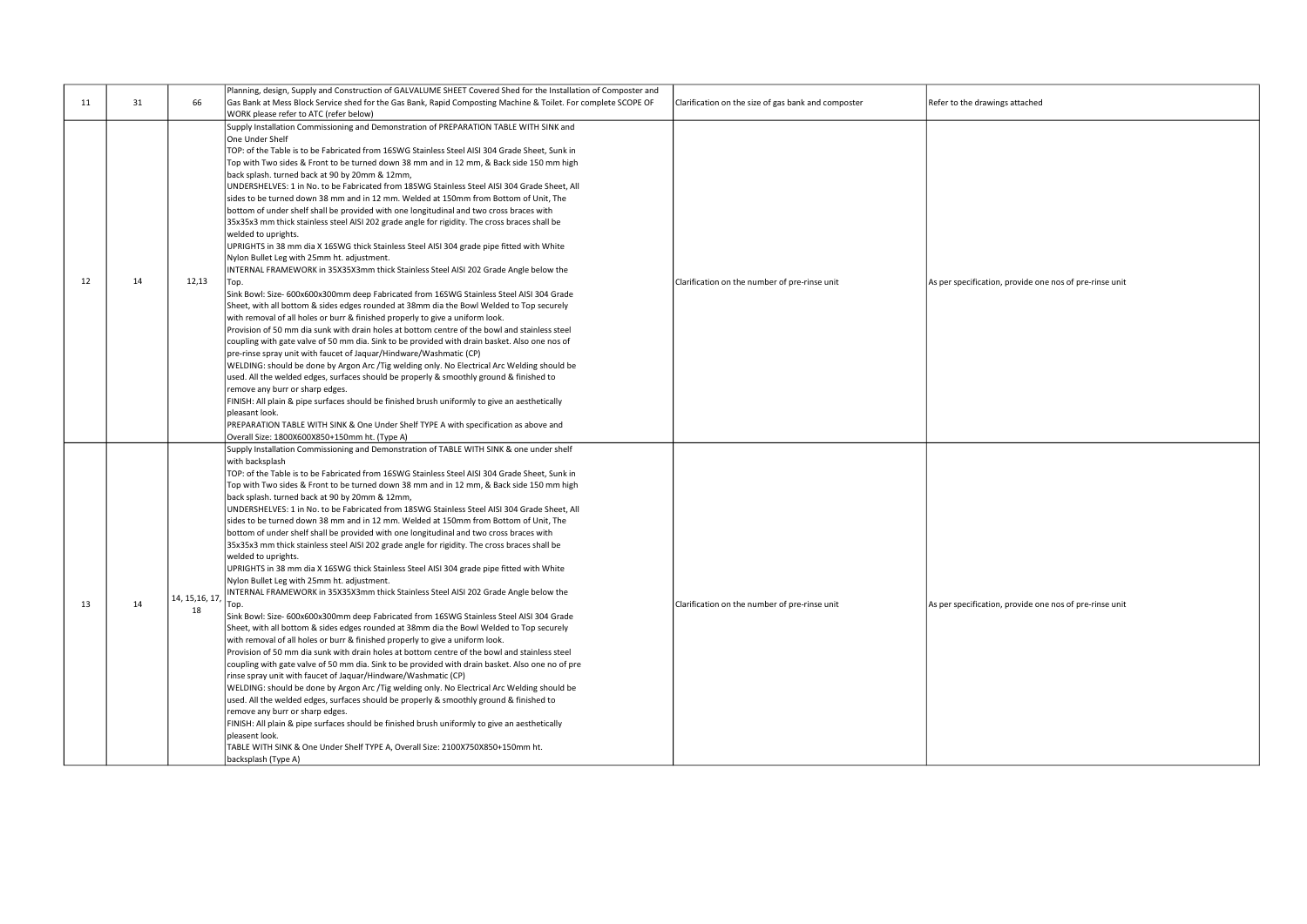| 14 | 16 | 19 | Supply Installation Commissioning and Demonstration of TWO SINK PRE WASH UNIT, Overall Size: 1200X600X850mm<br>ht. TOP: of the Table is to be Fabricated from 16SWG Stainless Steel AISI 304 Grade Sheet, Sunk in Top with Two sides &<br>Front to be turned down 38 mm and in 12 mm, & Back side 150 mm high back splash. turned back at 90 by 20mm &<br>12mm, UNDERSHELVES: 1 in No. to be Fabricated from 18SWG Stainless Steel AISI 304 Grade Sheet, All sides to be<br>turned down 38 mm and in 12 mm. Welded at 150mm from Bottom of Unit, The bottom of the under shelf shall be<br>provided with one longitudinal and two cross braces with 35X35X3mm thick Stainless Steel AISI 202 Grade Angle for<br>rigidity The cross braces shall be welded to uprights, UPRIGHTS in 38 mm dia X 16SWG thick Stainless Steel AISI 304<br>grade pipe fitted with White Nylon Bullet Leg with 25mm ht. adjustment. INTERNAL FRAMEWORK in 35X35X3mm thick  cock<br>Stainless Steel AISI 202 Grade Angle below the Top. Sink Bowls: Size-450x450mm 300mm deep Two in No. Fabricated<br>from 16SWG Stainless Steel AISI 304 Grade Sheet, with all bottom & sides edges rounded at 38mm dia the Bowl Welded<br>to Top securely with removal of all holes or burr & finished properly to give a uniform look. Drain basket needs to be<br>provided Fitted at centre of the unit. Provision of 50 mm dia sunk with drain holes at bottom centre of the bowl with<br>Coupling and Gate Valve 50 mm dia, of approved make. And to be provide with one nos, of pre rinse spray unit with<br>faucet and one nos. long body bibcock of Jaquar/Hindware/Washmatic (CP) WELDING: should be done by Argon Arc<br>/Tig welding only. No Electrical Arc Welding should be used. All the welded edges, surfaces should be properly &<br>smoothly ground & finished to remove any burr or sharp edges. FINISH: All plain & pipe surfaces should be finished<br>brush / satin finish with 120 gritt (mesh) size uniformly to give an aesthetically pleasant look.  | Clarification on the number of pre-rinse unit and long body bib         | As per specification, provide one nos of pre-rinse unit and one nos of long bib cock |
|----|----|----|---------------------------------------------------------------------------------------------------------------------------------------------------------------------------------------------------------------------------------------------------------------------------------------------------------------------------------------------------------------------------------------------------------------------------------------------------------------------------------------------------------------------------------------------------------------------------------------------------------------------------------------------------------------------------------------------------------------------------------------------------------------------------------------------------------------------------------------------------------------------------------------------------------------------------------------------------------------------------------------------------------------------------------------------------------------------------------------------------------------------------------------------------------------------------------------------------------------------------------------------------------------------------------------------------------------------------------------------------------------------------------------------------------------------------------------------------------------------------------------------------------------------------------------------------------------------------------------------------------------------------------------------------------------------------------------------------------------------------------------------------------------------------------------------------------------------------------------------------------------------------------------------------------------------------------------------------------------------------------------------------------------------------------------------|-------------------------------------------------------------------------|--------------------------------------------------------------------------------------|
| 15 | 17 | 20 | Supply Installation Commissioning and Demonstration of THREE SINK PRE WASH UNIT, Overall Size: 1800X600X850mm<br>ht. TOP: of the Table is to be Fabricated from 16SWG Stainless Steel AISI 304 Grade Sheet, Sunk in Top with Two sides &<br>Front to be turned down 38 mm and in 12 mm, & Back side 150 mm high back splash turned back at 90 by 20mm &<br>12mm, UNDERSHELVES: 1 in No. to be Fabricated from 18SWG Stainless Steel AISI 304 Grade Sheet, All sides to be<br>turned down 38 mm and in 12 mm. Welded at 150mm from Bottom of Unit, The bottom of the under shelf shall be<br>provided with one longitudinal and two cross braces with 35X35X3mm thick Stainless Steel AISI 202 Grade Angle for<br>rigidity. The cross braces shall be welded to uprights, UPRIGHTS in 38 mm dia X 16SWG thick Stainless Steel AISI 304<br>grade pipe fitted with White Nylon Bullet Leg with 25mm ht. adjustment. INTERNAL FRAMEWORK in 35X35X3mm thick<br>Stainless Steel AISI 202 Grade Angle below the Top. Sink Bowls: Size- 450x450mm 300mm deep Three in No. Fabricated<br>from 16SWG Stainless Steel AISI 304 Grade Sheet, with all bottom & sides edges rounded at 38mm dia the Bowl Welded<br>to Top securely with removal of all holes or burr & finished properly to give a uniform look. Drain baskets needs to be<br>provided. Fitted at centre of the unit. Provision of 50 mm dia sunk with drain holes at bottom centre of the bowl with<br>Coupling and Gate Valve 50 mm dia, of approved make. And to be provide with one nos, of pre rinse spray unit with<br>faucet and two nos. long body bibcock of Jaquar/Hindware/Washmatic (CP) WELDING: should be done by Argon Arc<br>/Tig welding only. No Electrical Arc Welding should be used. All the welded edges, surfaces should be properly &<br>smoothly ground & finished to remove any burr or sharp edges. FINISH: All plain & pipe surfaces should be finished<br>brush / satin finish with 120 gritt (mesh) size uniformly to give an aesthetically pleasant look. | Clarification on the number of pre-rinse unit and long body bib<br>cock | As per specification, provide one nos of pre-rinse unit and two nos of long bib cock |
| 16 | 31 | 66 | Planning, design, Supply and Construction of GALVALUME SHEET Covered Shed for the Installation of Composter and<br>Gas Bank at Mess Block Service shed for the Gas Bank, Rapid Composting Machine & Toilet. For complete SCOPE OF<br>WORK please refer to ATC (refer below)                                                                                                                                                                                                                                                                                                                                                                                                                                                                                                                                                                                                                                                                                                                                                                                                                                                                                                                                                                                                                                                                                                                                                                                                                                                                                                                                                                                                                                                                                                                                                                                                                                                                                                                                                                 | Clarification on the scope of the work                                  | Refer to the ATC & drawings attached                                                 |